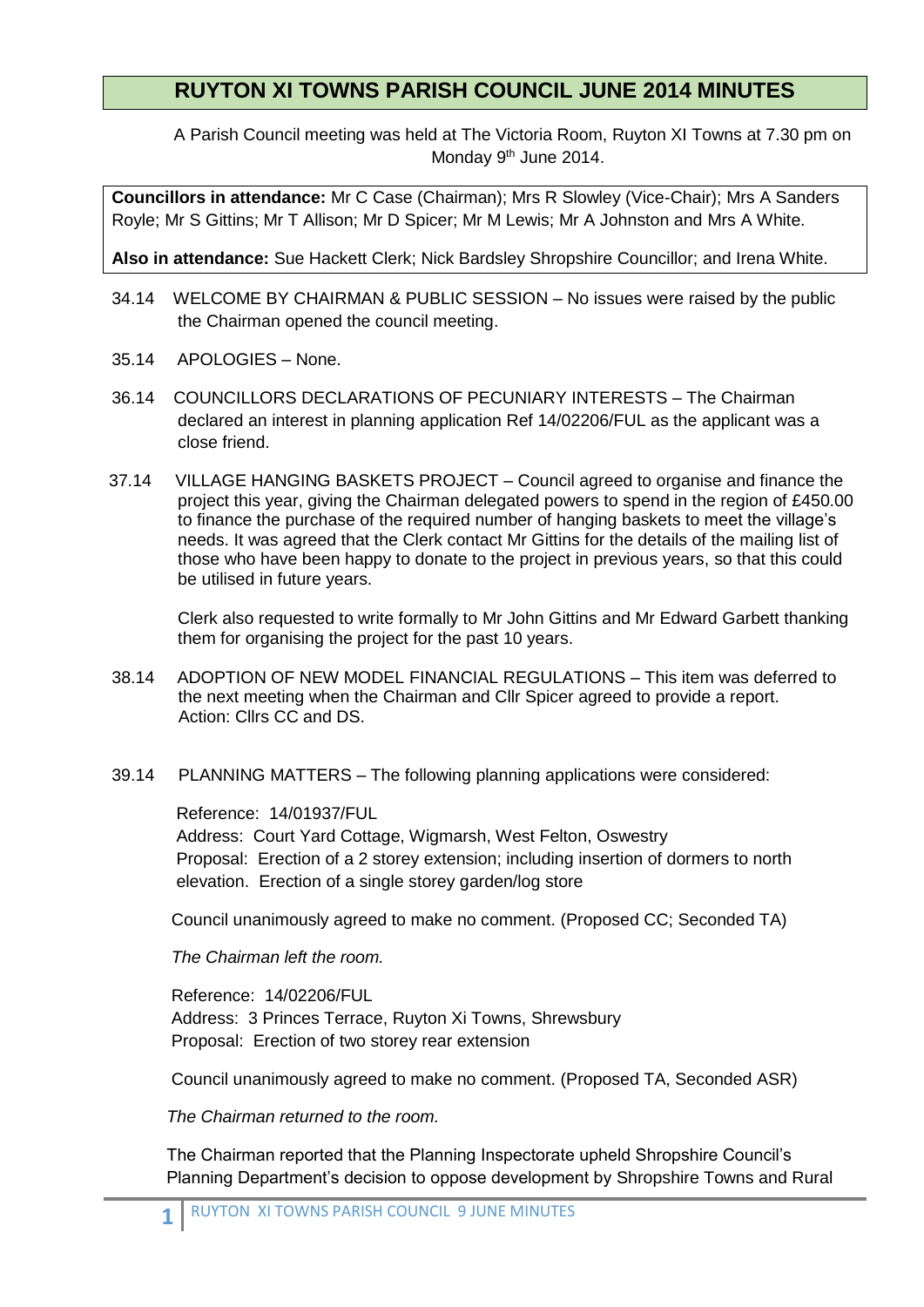Housing at Birch Grove (Appeal Ref: APP/L3245/A/14/2214183) and (SC Ref 13/01580/FUL, dated 11 April 2013) The Chairman thanked Cllr Bardsley for his support.

The Clerk confirmed that no new planning decisions had been notified to the Council by Shropshire Council.

- 40.14 SHROPSHIRE RURAL SUPPORT REQUEST RE VULNERABLE ELDERLEY MEMBERS OF THE PARISH – Following some discussion it was agreed that current networking processes within the village already met the needs of the elderly. Action: Chairman to provide list of current events demonstrating this to Clerk to forward on.
- 41.14 CONFIRMATION & ACCEPTANCE OF PREVIOUS MEETING MINUTES: Draft minutes of the council meeting held on  $12<sup>th</sup>$  May 2014 were resolved without dissent as accurate by Council.( Proposed RS; Seconded AW )
- 42.14 SHROPSHIRE COUNCIL Councillor Nick Bardsley highlighted the following in his report:
	- SWFRA are specifically seeking feedback on a proposal to merge the Service's Fire Control centre (currently based in Shrewsbury), with that of at least one other organisation. He expanded on the disadvantages of this course of action.

It was agreed that individual councillors would provide their personal feedback to this consultation. Action: All councillors.

 Polling districts and Polling places were to be reviewed by Shropshire Council (1/7/2014 – 5/8/2014) and parish councils responses would be sought.

It was agreed that given the timescales this would be considered at the July council meeting.

- 43.14 HIGHWAYS & MAINTENANCE ISSUES & FOOTWAY LIGHTING:
	- a. VAS Project The Chairman confirmed that the contract with SC had been ceased; and that Council was awaiting details of preferred contractors from SC. Action: Clerk to chase.
	- b. St Lighting Maintenance issues Action: Clerk to report 3 lights which were not operative to V & W and arrange for condition survey by V&W of all PC owned lights in the parish.
	- c. Village maintenance specification Following a report by the Clerk it was agreed that a specification would not be circulated to contractors until the Autumn.
	- d. Cllr White reported that the footway adjacent to the highway nr The Bridge Inn was impassable because of over grown trees. Action: It was agreed that following an inspection by the Chairman, the Clerk would write to householders concerned.
	- e. Spinney Project- The Clerk confirmed that as yet Clive X had not yet approached the Pentons with regard to permission to remove the trees.
- 44.14 WAR MEMORIAL TASK GROUP- Cllr Sanders Royle gave a detailed report on actions taken since last meeting and emphasised the need for approval of the following as the War Memorial grant application form's deadline was 30-6-2014. Council resolved that:
	- a. TR Associates (architects) be engaged to prepare the documents required which accompany the grant application; i.e. specification. Cost to be borne by Parish Council. ( Estimated cost £300)
	- b. 3 names were to be added to WWI plaque.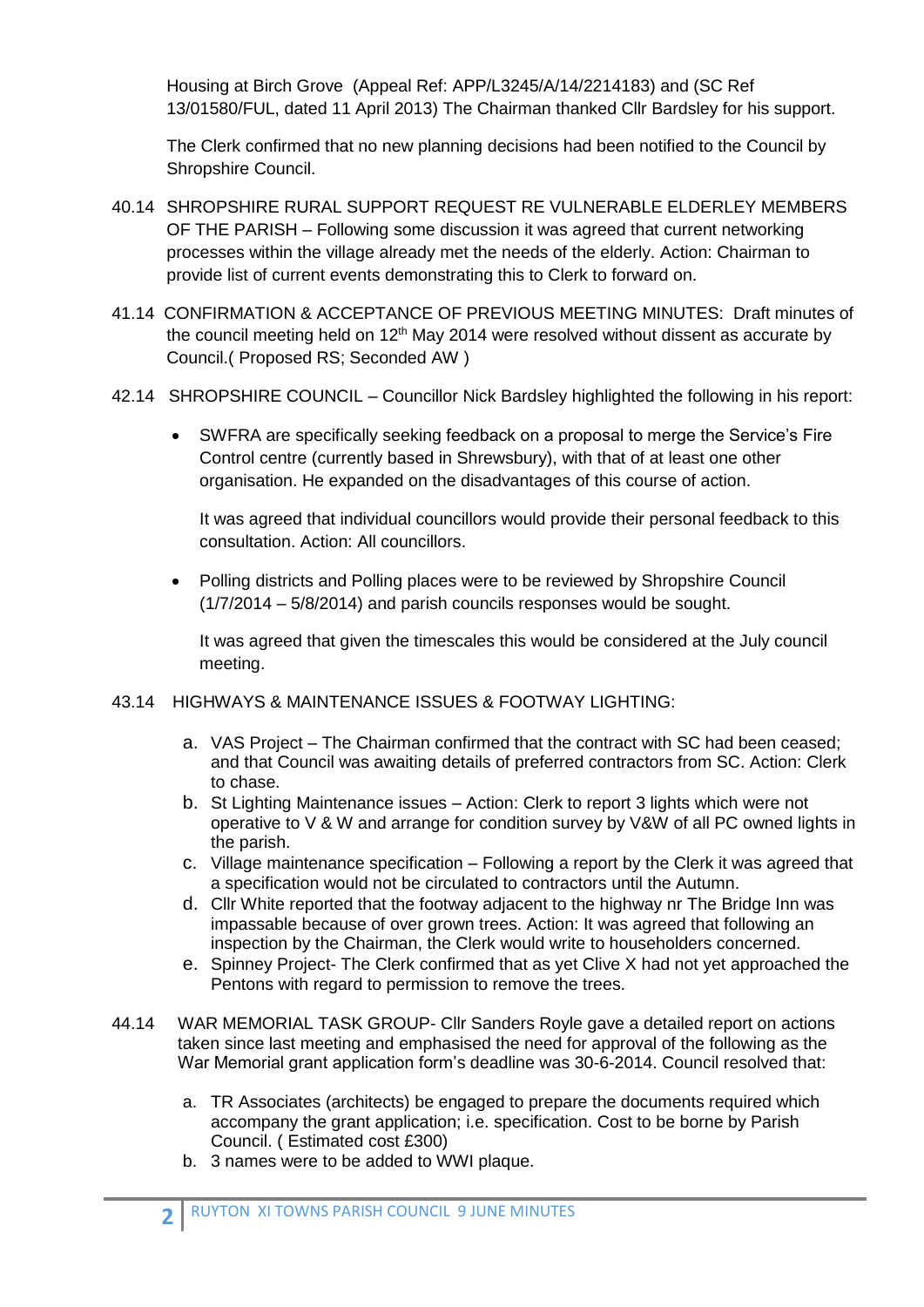- *c.* Council would fund the remaining 25% of project outturn; as War Memorial Trust grant covers 75%. *(Based on ball park quotes of stone masons and professional services estimated to be in the region of £1,500; currently in PC's Budget.)*
- d. Scope of work to include: Repair to rim of step in stone; Agreed works on stone seats; WWI plaque as per design presented (H). WWII plaque as per design (H) to include personnel employed at Packwood. Action: Cllr Johnston to obtain names. Action: Cllrs Case and Sanders Royle to complete grant application.

## 45.14 FINANCE

a. Payments – The following payments were approved and authorised by the Council by resolution, (Proposed CC; Seconded RS) Councillors Lewis and Slowley were instructed to check and sign the supporting paperwork.

| Chq    |                                                         |        |
|--------|---------------------------------------------------------|--------|
| No     | Description of expenditure<br>Pavee                     |        |
| 000645 | D Peate - March/April/May Village Maintenance           | 513.00 |
| 000646 | B Townson - 2013/14 Annual Internal Audit Fee           | 100.00 |
| 000647 | Clerk – Postage/ Meetings Mileage/ Salary Owed          | 65.11  |
| 000648 | SALC - Annual Subscription to SALC NALC & Area Com      | 387.56 |
| 000649 | Post Office Limited - First Quarter's tax due 19/7/2014 | 368.40 |
| 000650 | PCC Ruyton XI Towns - May & June Meetings at Vic Room   | 24.00  |

- b. The Chairman confirmed that the correct net salary amount was now being paid to Clerk with effect from 20/5/2014 by standing order; having scrutinised the May bank statement.
- c. Receipts & Treasurer's Deposit Account The Clerk reported that as at 31/5/2014 the bank balance was £49,733.56; interest of £3.32 having been received during the month and a grant of £700.00 from SC towards Small Village Maintenance.

## 46.14 2013-14 YEAR END ACCOUNTS CORPORATE GOVERNANCE – Appendix B

a. Council resolved without dissent to approve the yearend accounts; Annual Return (AR) Section1 and bank reconciliation which had been circulated. The Chairman was instructed by Council to sign the AR evidencing this. (Proposed TA; Seconded AW.) b. Council considered the Internal Auditor's report and agreed to complete the Annual Return Section 2 positively as shown, instructing the Chairman to sign the AR as evidence of this. (Proposed TA; Seconded AW.) c. Notice of Electors' Rights – The Chairman stated that the notice was displayed on the

Council's village notice board.

- 47.14 COUNCIL POLICIES Council agreed to adopt/readopt the following policies:
	- a. Pre-Planning Policy

b. Freedom of Information Policy / Publications (Pricing policy was reviewed and it was agreed that cost of provision of hard copy documents would be set at £1.00 per page) c. Communications Policy

- d. Press & Media Policy
- 
- e. Complaints Policy
- 48.14 CLERK'S UPDATE REPORT & COMMUNICATION See Appendix A

See also 42.14 above. The Clerk confirmed that the war memorial and cross were now insured with a replacement value of £30,000; at no extra cost. However the insurer's had requested that a proper valuation and condition survey of each was carried out in the coming year.